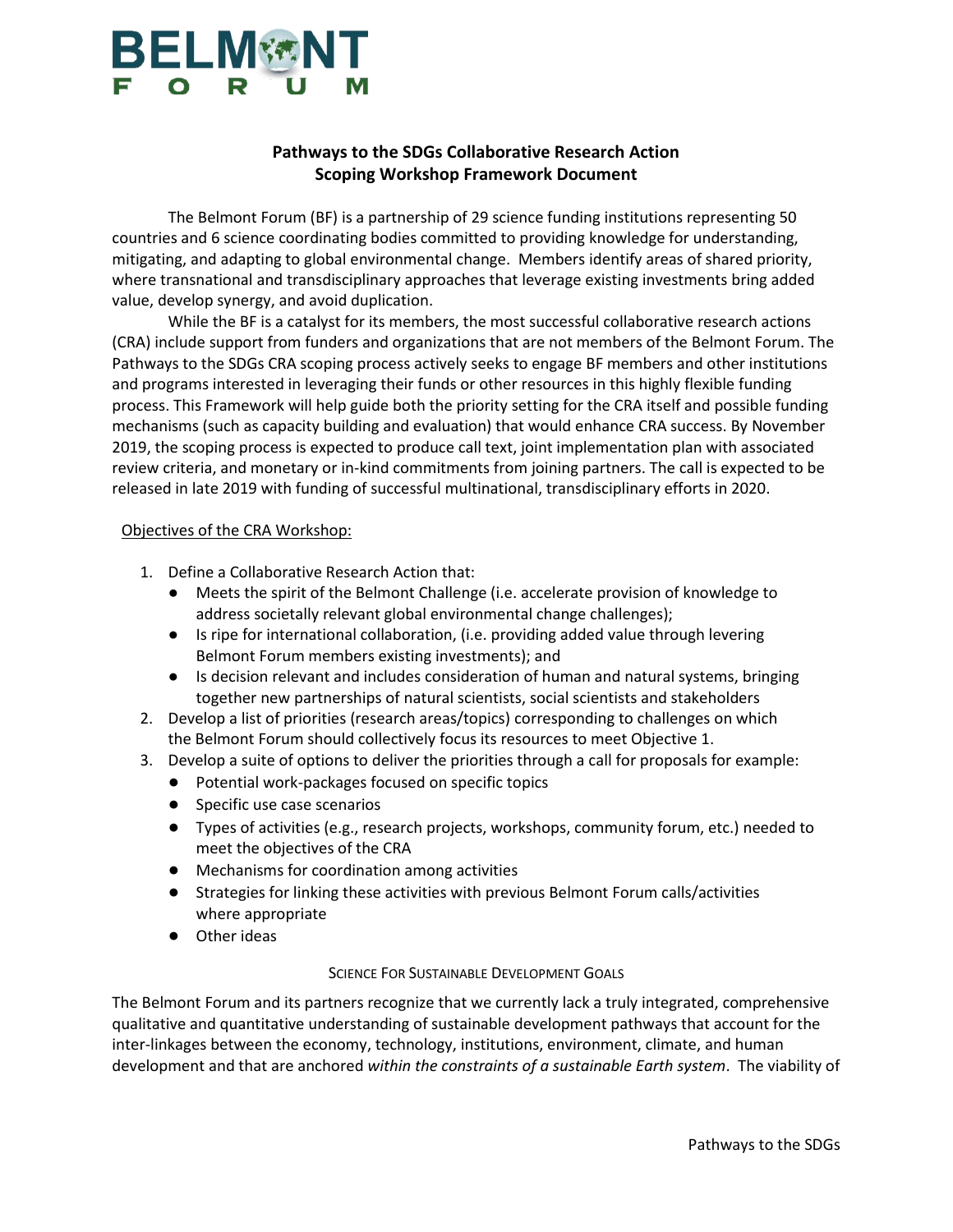# **BELM®NT**

achieving these multiple social-economic-environmental planetary goals simultaneously needs to be assessed. To help provide a science base for achieving the SDGs, the Belmont Forum and partners are exploring integrated qualitative and quantitative approaches to develop Earth system-based targets and pathways for sustainable development. Our goal is to support integrative, qualitative and quantitative analyses and the employment of systemic methodological approaches, especially where current analytical and quantitative modeling capabilities fall short capturing specific SDGs and associated targets.

We want to bring together international, transdisciplinary research comprised of natural and social scientists, modelers, governance experts and stakeholders from around the world to set targets and create sustainable development pathways to achieve the SDGs through integrated systems approaches.

The overarching goal is to develop a network of cutting edge transdisciplinary scientific capacity addressing multiple Sustainable Development Goals at once that:

- provides information useful to decision-makers
- improves understanding and addresses risks and vulnerabilities across multiple time scales
- develops robust modeling and prediction at useful temporal and spatial scales
- stimulates innovative solutions and the use of new technologies
- facilitates sustained partnerships that develop, deliver and communicate useful science

The CRA also creates an institutional structure that specifically allows and encourages capacity building, training and skill development, decision maker engagement, and evaluation to occur around the fundamental research the CRA and Belmont Forum members fund.

#### *Background and rationale*

The Sustainable Development Goals (SDGs) were unanimously adopted by all member states of the United Nations in September 2015 (UN GA 2015). These goals encompass a broad range of economic, social, and environmental dimensions of sustainable development and set specific targets for implementation of these ambitious goals. If the timeframe set by the UN to achieve these ambitious goals by 2030 is to be realized, there will need to be unrivalled international collaboration over the next fifteen years within the political, scientific and civil societal realms. Furthermore, if humanity is to meet these goals, then clear targets and pathways to achieve these goals within a sustainable Earth system must be identified. The targets and pathways must account for critical drivers of human capacity, demographic changes, opportunities for technological innovation and diffusion, sound institutions and transformative governance capabilities, sustainable diets, and other critical socio-economic developments.

It is imperative to deliver sound, science-based pathways in a manner useful to policy- and decisionmakers to enable them to make the difficult choices regarding sustainable development. These comprehensive targets and pathways should help decision makers identify and exploit synergies and anticipate and manage trade-offs. To be more decision and policy relevant, governments, businesses, and civil society, need to know what implications the different sustainable development pathways might have at both global and regional scales. The available projections must be provided for different world regions, so that decision-makers can understand what global pathways imply for their region and what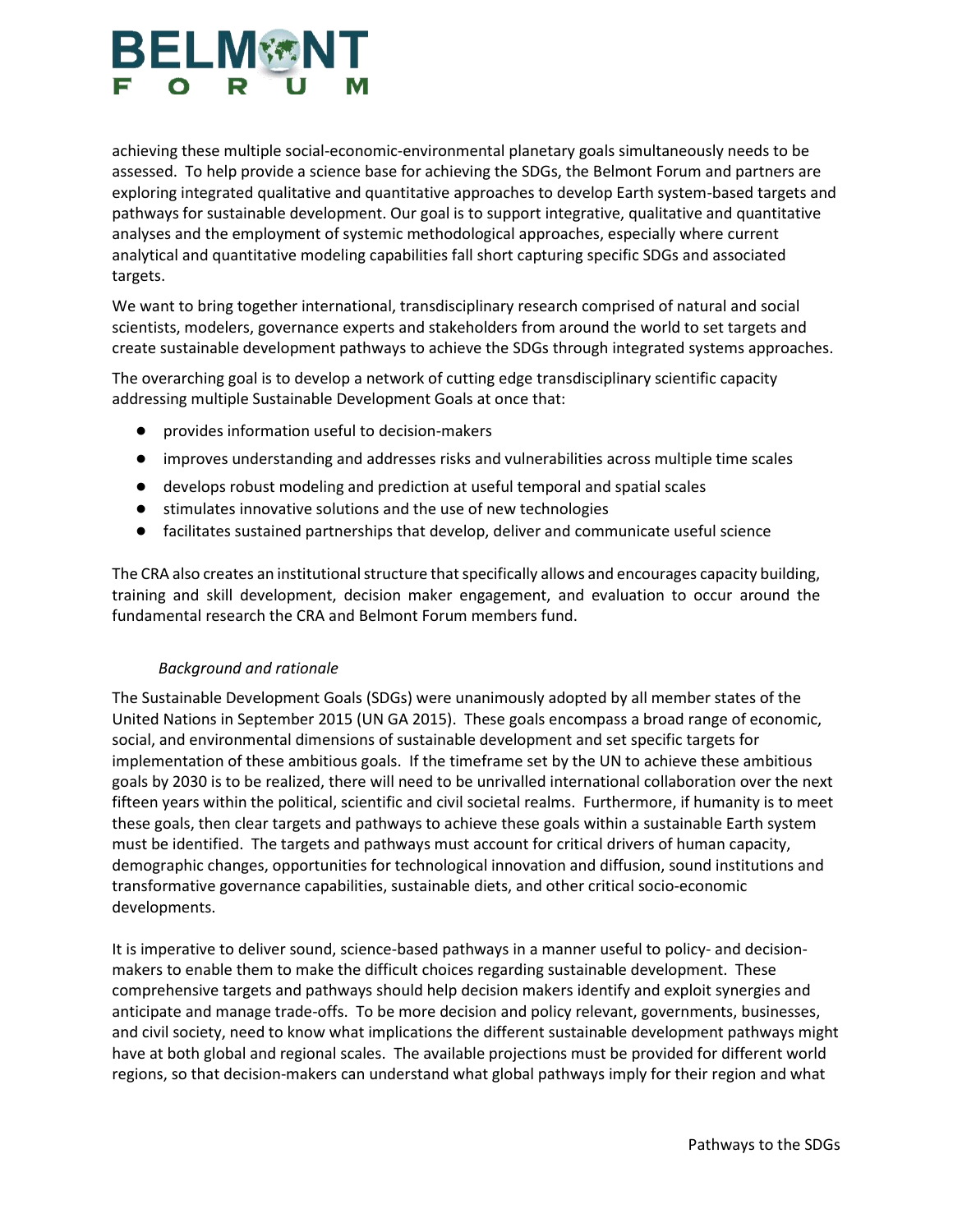# **BELM®N**

the costs and benefits of action are relative to business as usual. Policymakers from around the world will need fact-based and integrated, global and regional, transformational pathways to craft long-term strategies.

While substantial progress has been made in our fundamental understanding of how some of the goals, we currently lack an integrated understanding of how many of the goals and targets might fit together, at global and regional levels. From a research perspective, this raises important questions of how to fill major gaps in our understanding of and capacity to project changes in areas such as governance, biophysical processes (e.g. oceans), and social transformations. There are many potentially consequential examples of this lack of integration:

- economic projections often fail to account for the impact of climate change, or the impacts of different demographic developments.
- Models for climate change mitigation to reach current targets often involve the development of land intensive negative emissions technologies (e.g. BECCS), but tend to be poorly integrated with models of agricultural productivity, the impacts of agricultural interventions aimed at reducing carbon emissions, and the impacts of both of these drivers on biodiversity conservation.
- policies aimed at productivity growth, material welfare, energy access and environmental sustainability are poorly integrated, and current models do little to bring these policy realms together.

### *Need for International, Transdisciplinary Research*

Sustainable development pathways address complex questions encompassing several SDGs, at local, national, regional and global scales. Questions might include, but are not limited to:

- How do we meet multiple SDGs (e.g., hunger, poverty, energy, growth) while meeting global environmental goals? We need to identify essential targets and indicators, clearly define target spaces and proceed to quantify these target and indicators.
- What are the synergies and trade-offs between the proposed pathways and different SDGs? We can build on recent advancements in Earth system governance, social, economic and technological advances and Earth system science (e.g., energy, food, population, education, macroeconomics, biodiversity, and climate) as well as existing global, regional and/or local assessments, roadmaps and analytical scenarios relevant to the proposed pathways.
- What are the costs of pursuing social goals without meeting sustainability goals and vise verse? We can consider approaches that "back-cast" from desired development outcomes at a time beyond 2030 to a more immediate future and build on shorter-term achievements that various SDGs define. These may be particularly useful where relevant SDGs require longer timeframes for achieving sustainable development pathways.
- How do various pathways toward specific and multiple SDGs differ regarding implementation attributes (i.e., political feasibility, social acceptability, economic reasonableness)? To answer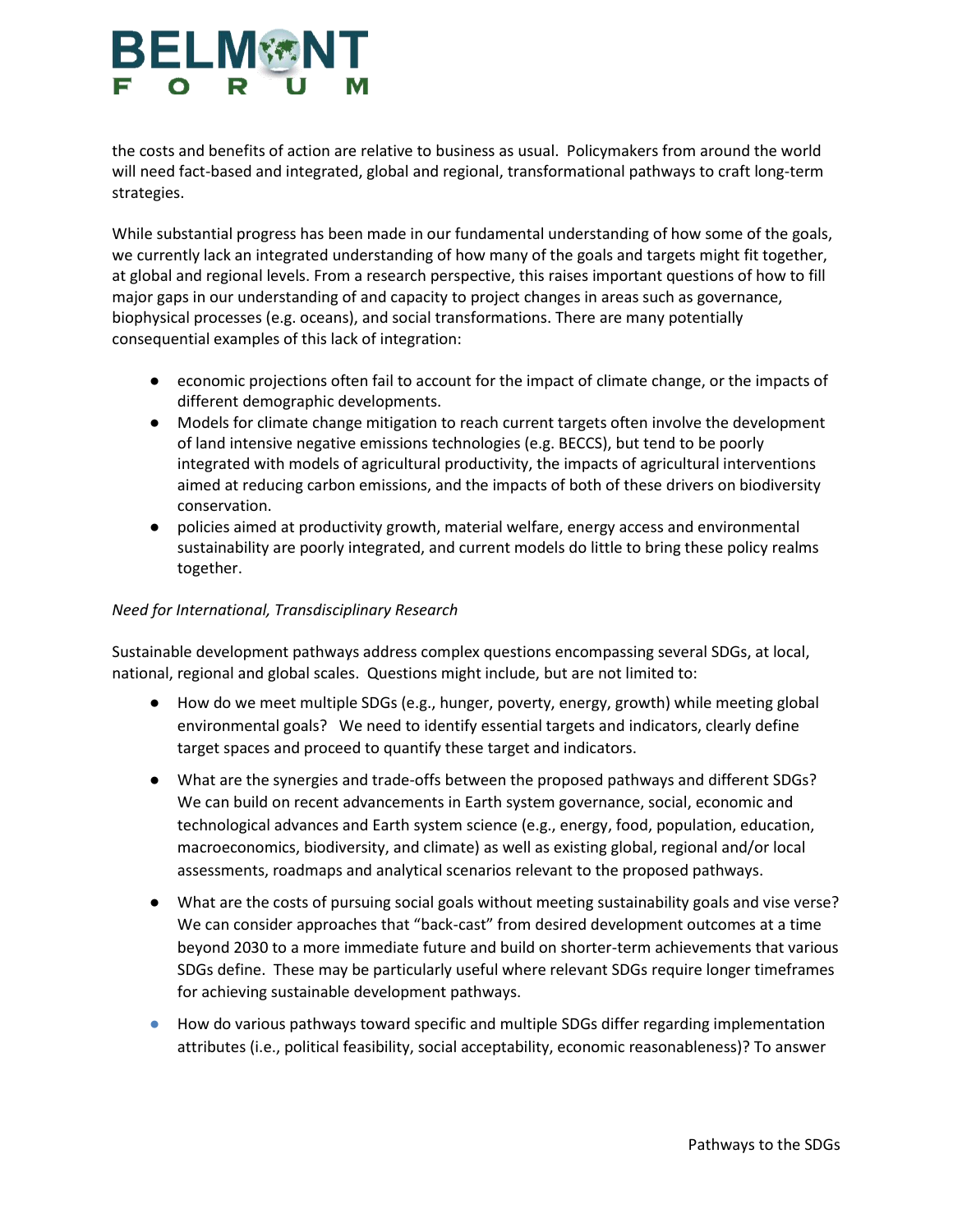

this, we need integrated assessment modeling, impact modeling, socio-economic and earthsystem modeling, narrative and scenario development.

#### BELMONT FORUM SDGS CRA SCOPING PLAN

The CRA topic has been accepted by the Belmont Forum Members at their annual meeting, and the year-long scoping process started.

- November 2018 February 2019 Leverage Points 2019 offered to host a scoping workshop
- February-August 2019 a series of scoping workshops and meetings to refine research funding priorities and develop initial CRA text and framing. identify BF members and other partners who want to contribute to call text, including Thematic Program Office (TPO) for the CRA, and set-up steering group subgroups to refine drafting.
	- o February 7, 2019 Leverage Points workshop: Lüneburg, Germany--Scoping workshop with international science community with BF members and interested partners.
	- o June 2, 2019 Brasilia, Brasil workshop
	- $\circ$  Other dates and locations to be determined (African regional scoping TBC)
- August-September 2019 Concept note text writing (program partnership building continues), members draft their individual annexes for the CRA
- October 2019 Concept note text presented to Belmont Forum, Funding partners make formal commitments,
- November 2019 CRA text writing based on approved concept note, CRA can be issued as soon as possible thereafter with funding to begin in 2020\*. Funding can take place over multiple years if it is laid out as part of the overall CRA Roadmap as such.

#### Outcomes from Scoping Workshop at Leverage Points 2019:

The research community expressed the following issues:

- Not having a common language (natural vs. social scientists)
- We need to analyze what is already there.
- How do we connect with achievement/evaluation?
- We must not replicate existing efforts!
- Need for multiscale research geographically and temporarily, commitment to long term programs
- $\circ$  Bridge the gap between science evaluation on the ground development.
- Project-driven, competitive funding nature has to change (emotional response)

The priorities from the funder's point of view emerged as the following:

- Need a different process: researching the process itself
- Community building:
	- Seed grants to build the community
	- Make the community building competitive grant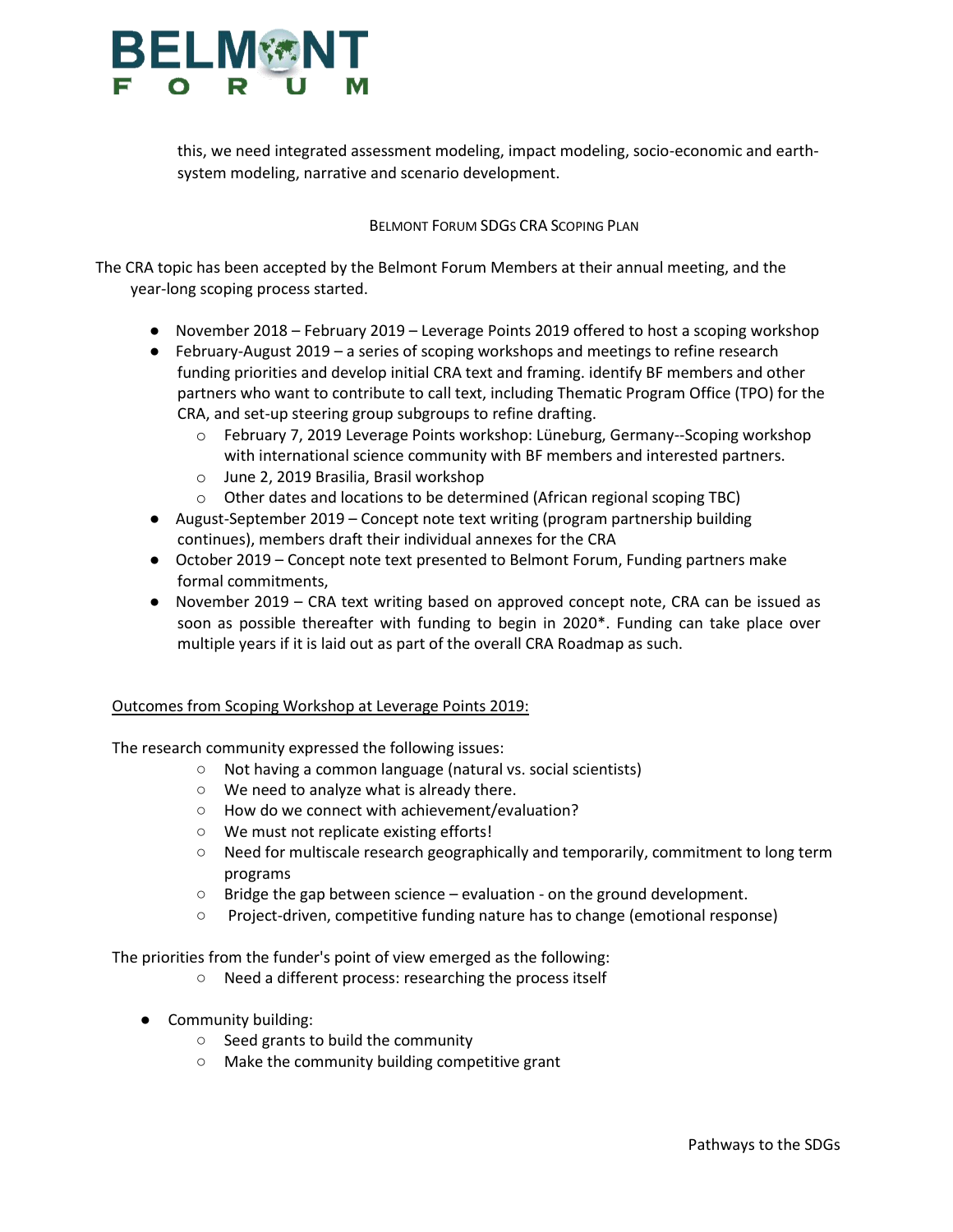## **ELM YON**

- SRI2020 as a community building event, fund travel grants to bring people together
- The program will likely have multiple Steps/stages.
- Need to assess existing initiatives synthesis, then move to innovation (tools to implement)
	- Mapping, so we do not duplicate
	- DFG/Germany has a good community
	- Research is fragmented
	- Utilize existing networks
	- Engage regional approaches
	- Include networking with existing CRAs, KANs explicitly
	- Need to develop sustainability science globally
	- The first product might be an implementation plan/strategy
		- Cross-cutting themes, Cross-cutting activities
		- Evaluation & methodology (Internal evaluation, processes)
		- Seek to develop a strategy
- How would we navigate without being prescriptive?
	- We need to develop pathways to pathways

Mutual concerns:

● No shared language, lack of synthesis of existing approaches, lack of community connectivity, not enough implementation or evaluation of research outcomes

Aim to:

- Ensure how projects become complementary contributions as part of a geography or issuebased transformative system
- increase ability to communicate in the same language, literacy in spheres of collaboration + transformation
- Foster support and perennialize new forms of collaboration across differences (sectors, expertise, public private, civil, society)

#### Gaps:

- $\bullet$  blind spot = the private sector
	- $\circ$  go back to the economy as a function (process) and detect economic infrastructures that serve that function, e.g. circular economy 2.0, commons governance, regenerative design, cooperative ownership etc.
	- emergence
	- co-creation of support and knowledge co-creation with whom and why specified

Metaframeworks, measurements in adaptation, learning for a place-based systems change / transformation

- build new and mobilize capacities for future-oriented systems thinking using scenarios
- support the development / evolution of the field of evaluation of human response to global systems change - called blue marble evaluation
- creating knowledge to resist / change policy, then will bring government in from the beginning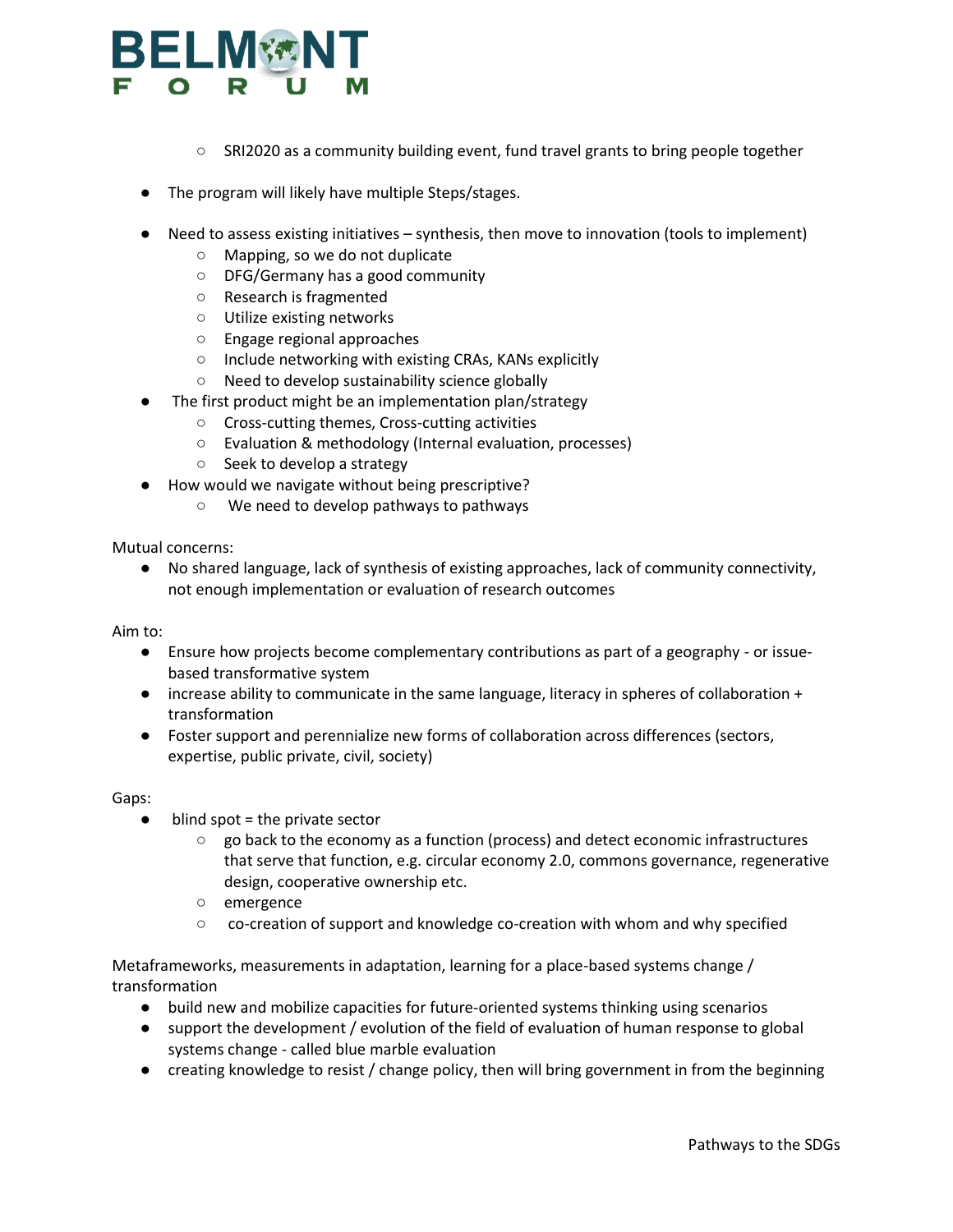

- economic functionality
- requires new infrastructure (money, laws, language)

Development in the south --> converge--> degrowth in the north (involve economic actors)

- include in the call multilevel research:
	- local regional national global
- or cluster projects into multilevel as well as multi-scale in several areas\
- support the development and application of methods that help communities
- analyze and act upon governance response to ecosystem change
- bring in the concept of stewardship of systems / earth issues or collective stewardship

Regional issues in Africa

- urban agriculture
- water / wastewater
- rural urban interface

Stakeholder engagement:

- pastoralists
- urban poor
- smallholder farms

Move beyond projectification - link with EU RRI (responsible research and infrastructure) or missions

- $\bullet$  epistemology, reflexivity = meta-level
- reflect on own assumptions about science, truth, development, economy, etc
- leverage locally managed innovation support funds (LISF)
- think in terms of developing transformations systems
- bridging science with business, public, private partnerships, collaborations
- evaluate critically SD solutions and policies, synthesize and share good and diverse practices
- evaluate impacts of new technologies on SDG, including opportunities and risks

Who gives us a mandate?

- legitimacy
- high level support
- power
- systems leadership
- systems literacy
- capacity building for systems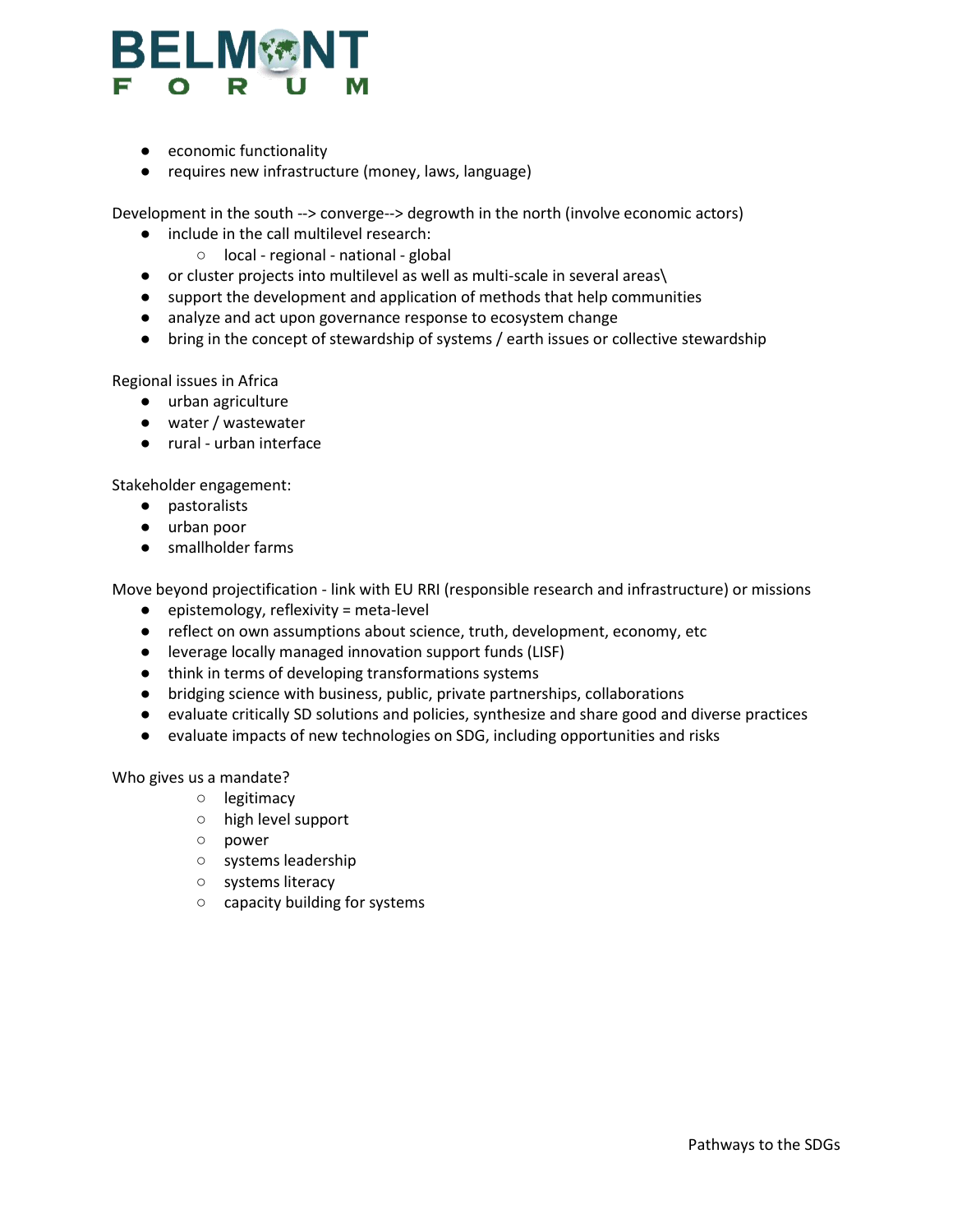

### *Tentative Agenda -* Belmont Forum Program Managers and Invited Experts DATE: June 2nd, 2019 LOCATION: Brasilia

| Registration                                                                                                                                                                                                                                                          |                                                     | $9:00 - 9:15$   |
|-----------------------------------------------------------------------------------------------------------------------------------------------------------------------------------------------------------------------------------------------------------------------|-----------------------------------------------------|-----------------|
| <b>Welcome and Introduction</b>                                                                                                                                                                                                                                       | Maria Uhle                                          | $9:15 - 9:30$   |
| <b>Overview of the Belmont Forum CRA Process</b>                                                                                                                                                                                                                      | Maria Uhle / Erica Key                              | $9:30 - 9:50$   |
| <b>Update and outcomes from the first Scoping</b><br><b>Workshop in Luneburg, Germany</b>                                                                                                                                                                             | Judit Ungvari / Susanna<br>Ehlers                   | $9:50 - 10:15$  |
| <b>Break</b>                                                                                                                                                                                                                                                          |                                                     | $10:15 - 10:30$ |
| <b>Discussion</b><br>What is already funded?<br>Identify existing priorities<br>Identify gaps in funding<br>$\bullet$<br>Focus on specific SDGs and how the CRA can leverage<br>existing programs where possible and add value<br>through international collaboration | All Participants -<br>break-out groups as<br>needed | $10:30 - 12:00$ |
| Networking Lunch                                                                                                                                                                                                                                                      |                                                     | $12:00 - 13:00$ |
| <b>Focus the CRA Activities (Roadmap)</b><br>Mapping of priorities<br>What are the research questions?<br>What potential<br>$\bullet$<br>activities should the<br>CRA include?                                                                                        | All Participants -<br>break-out groups as<br>needed | $13:00 - 15:00$ |
| <b>Break</b>                                                                                                                                                                                                                                                          |                                                     | 15:00 - 15:15   |
| Who are the stakeholders?<br>How to be inclusive from the<br>start for codesign and co-<br>implementation?                                                                                                                                                            | All Participants -<br>break-out groups as<br>needed | $15:15 - 16:00$ |